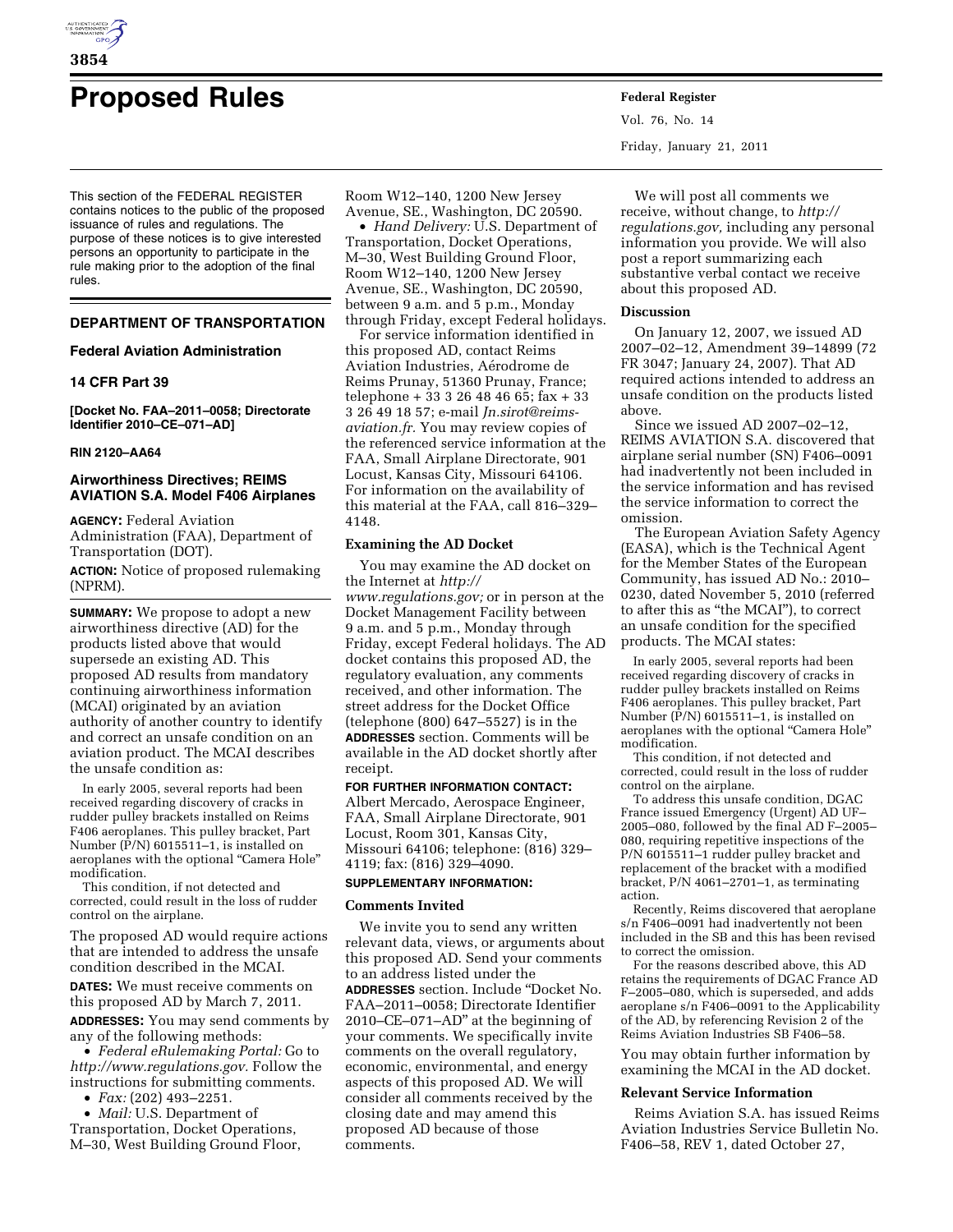2006; and Reims Aviation Industries Service Bulletin No. F406–58, REV 2, dated July 27, 2010. The actions described in this service information are intended to correct the unsafe condition identified in the MCAI.

# **FAA's Determination and Requirements of the Proposed AD**

This product has been approved by the aviation authority of another country, and is approved for operation in the United States. Pursuant to our bilateral agreement with this State of Design Authority, they have notified us of the unsafe condition described in the MCAI and service information referenced above. We are proposing this AD because we evaluated all information and determined the unsafe condition exists and is likely to exist or develop on other products of the same type design.

# **Differences Between This Proposed AD and the MCAI or Service Information**

We have reviewed the MCAI and related service information and, in general, agree with their substance. But we might have found it necessary to use different words from those in the MCAI to ensure the AD is clear for U.S. operators and is enforceable. In making these changes, we do not intend to differ substantively from the information provided in the MCAI and related service information.

We might also have proposed different actions in this AD from those in the MCAI in order to follow FAA policies. Any such differences are highlighted in a Note within the proposed AD.

#### **Costs of Compliance**

We estimate that this proposed AD will affect 7 products of U.S. registry. We also estimate that it would take about 11 work-hours per product to comply with the basic requirements of this proposed AD. The average labor rate is \$85 per work-hour. Required parts would cost about \$750 per product.

Based on these figures, we estimate the cost of the proposed AD on U.S. operators to be \$11,795, or \$1,685 per product.

#### **Authority for This Rulemaking**

Title 49 of the United States Code specifies the FAA's authority to issue rules on aviation safety. Subtitle I, section 106, describes the authority of the FAA Administrator. "Subtitle VII: Aviation Programs,'' describes in more detail the scope of the Agency's authority.

We are issuing this rulemaking under the authority described in ''Subtitle VII, Part A, Subpart III, Section 44701: General requirements.'' Under that section, Congress charges the FAA with promoting safe flight of civil aircraft in air commerce by prescribing regulations for practices, methods, and procedures the Administrator finds necessary for safety in air commerce. This regulation is within the scope of that authority because it addresses an unsafe condition that is likely to exist or develop on products identified in this rulemaking action.

#### **Regulatory Findings**

We determined that this proposed AD would not have federalism implications under Executive Order 13132. This proposed AD would not have a substantial direct effect on the States, on the relationship between the national Government and the States, or on the distribution of power and responsibilities among the various levels of government.

For the reasons discussed above, I certify this proposed regulation:

1. Is not a ''significant regulatory action'' under Executive Order 12866; 2. Is not a "significant rule" under the

DOT Regulatory Policies and Procedures (44 FR 11034, February 26, 1979); and

3. Will not have a significant economic impact, positive or negative, on a substantial number of small entities under the criteria of the Regulatory Flexibility Act.

We prepared a regulatory evaluation of the estimated costs to comply with this proposed AD and placed it in the AD docket.

#### **List of Subjects in 14 CFR Part 39**

Air transportation, Aircraft, Aviation safety, Incorporation by reference, Safety.

# **The Proposed Amendment**

Accordingly, under the authority delegated to me by the Administrator, the FAA proposes to amend 14 CFR part 39 as follows:

# **PART 39—AIRWORTHINESS DIRECTIVES**

1. The authority citation for part 39 continues to read as follows:

**Authority:** 49 U.S.C. 106(g), 40113, 44701.

#### **§ 39.13 [Amended]**

2. The FAA amends § 39.13 by removing Amendment 39–14899 (72 FR 3047; January 24, 2007), and adding the following new AD:

**Reims Aviation S.A.:** Docket No. FAA–2011– 0058; Directorate Identifier 2010–CE– 071–AD.

#### **Comments Due Date**

(a) We must receive comments by March 7, 2011.

# **Affected ADs**

(b) This AD supersedes AD 2007–02–12, Amendment 39–14899.

#### **Applicability**

(c) This AD applies to Reims Aviation S.A. Model F406 airplanes, serial numbers (SNs) 0002, 0003, 0004, 0006, 0008, 0009, 0010, 0012, 0013, 0017, 0024, 0025, 0039, 0042, 0044, 0045, 0066, 0070, 0073, 0074, 0075, 0077, 0080 through 0092, certificated in any category.

#### **Subject**

(d) Air Transport Association of America (ATA) Code 27: Flight Controls.

# **Reason**

(e) The mandatory continuing airworthiness information (MCAI) states:

In early 2005, several reports had been received regarding discovery of cracks in rudder pulley brackets installed on Reims F406 aeroplanes. This pulley bracket, Part Number (P/N) 6015511–1, is installed on aeroplanes with the optional "Camera Hole" modification.

This condition, if not detected and corrected, could result in the loss of rudder control on the airplane.

To address this unsafe condition, DGAC France issued Emergency (Urgent) AD UF– 2005–080, followed by the final AD F–2005– 080, requiring repetitive inspections of the P/N 6015511–1 rudder pulley bracket and replacement of the bracket with a modified bracket, P/N 4061–2701–1, as terminating action.

Recently, Reims discovered that aeroplane s/n F406–0091 had inadvertently not been included in the SB and this has been revised to correct the omission.

For the reasons described above, this AD retains the requirements of DGAC France AD F–2005–080, which is superseded, and adds aeroplane s/n F406–0091 to the Applicability of the AD, by referencing Revision 2 of the Reims Aviation Industries SB F406–58.

#### **Actions and Compliance**

(f) Unless already done, do the following actions:

(1) *For all affected SNs except F406–0091:*  (i) Within the next 10 hours time-in-service (TIS) after February 13, 2007 (the effective date retained from AD 2007–02–12), perform the initial inspection as specified in Reims Aviation Industries Service Bulletin No. F406–58, REV 1, dated October 27, 2006; or Reims Aviation Industries Service Bulletin No. F406–58, REV 2, dated July 27, 2010.

(ii) If no cracking is found following the initial inspection required in paragraph (f)(1)(i) of this AD, repetitively thereafter inspect every 50 hours TIS or 1 month, whichever occurs first, until the installation of the modified pulley bracket specified in paragraphs  $(f)(1)(iii)$  or  $(f)(1)(iv)$  of this AD is done.

(iii) If any cracking is found during the inspection required in paragraph (f)(1)(i) of this AD, before further flight, install the